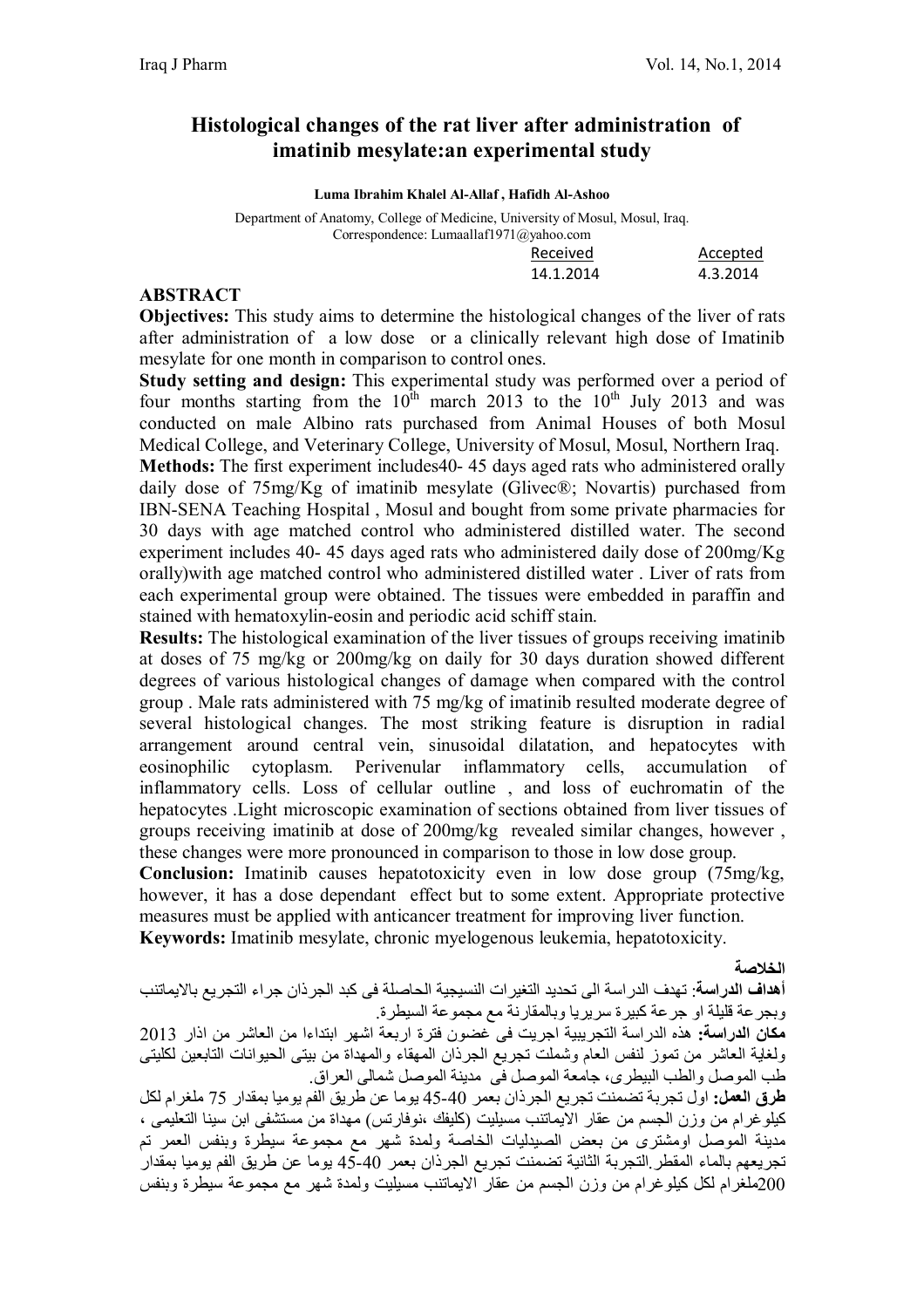العمر تم تجریعھم بالماء المقطر.تم اخذ الكبد وطمره بالبارافین وصبغھ بعد ذلك باھیماتوكسلین ایوسین وصبغة حامض البریودك –شیف .

**النتائج:** اسفر الفحص بالمجھر الضوئى للشرائح النسیجیة الكبدیة التى اخذت من مجموعتى الجرذان اللتین استلمتا الایماتنب عند جرعة 75 ملغرام لكل كیلوغرام او 200 ملغرام لكل كیلوغرام لمدة ثلاثین یوما درجات مختلفة لتغبرات نسیجیة عدة للتضرر بالمقارنة مع تلك التابعة لمجموعة السیطرة.ان مجموعة ذكورالجرذان التى استلمت الایماتنب عند جرعة 75 ملغرام لكل كیلوغرام اظھرت درجة متوسطة للتغبرات نسیجیة واھمھا كان التشوه فى التنظیم القطرى حول الورید المركزى،توسع الجیوب،وجود خلایا كبدیة ذات سایتوبلازم محب للایوسین الحمضى بشدة، وجود خلایا التھبیة حول الورید وتراكمھا، فقدان حدود الخلیة الخارجیة وفقدان الانسجام الكروماتینى الطبیعى. ان الفحص بالمجھر الضوئى للشرائح النسیجیة التى اخذت من المجموعة التى استلمت الایماتنب 200 ملغرام لكل كیلوغرام اسفر عن وجود نفس التغیرات ولكن كانت اكثر حدة من التى استلمت الجرعة القلیلة.

**الاستنتاجات:** ان عقار الایماتنب اسھم فعلا وبصورة ملحوظة فى حدوث سمیة النسیج فى الكبد حتى عند الجرعة القلیلة علما انھ كان تاثیرا غیر مستقل عن مستوى الجرعة ولكن الى حد معین. یجب ان یتم تطبیق قیاسات وقائیة ملائمة مع استخدام العلاجات المضادة للسرطان لتحسین وظائف الكبد.

40

**الكلمات المفتاحیة:** الایماتنب مسیلیت ، سمیة الكبد، ابیضاض الدم اللوكیمى المزمن

hronic myelogenous leukemia Chronic myelogenous leukemia<br>
C(CML) is a myelo- proliferative disorder characterized by the presence of translocation  $t(9:22)$   $(q34:q11)$ which generates the Philadelphia (Ph) chromosome and the associated fusion gene (Abelson murine leukemia)  $(BCR-ABL)^{1}$ .

BCR-ABL1 encodes the chimeric protein BCR-ABL1 which has deregulated tyrosine kinase activity and leads to increased cellular proliferation, resistance to apoptosis and genetic instability and it is at the center of CML pathogenesis, as attested by mouse models which replicate the disease<sup>2</sup>. CML, once considered a fatal disease, is now essentially a chronic disorder, and most patients can enjoy long-term survival. This history of success has been the result of development of tyrosine kinase inhibitors (TKIs), compounds which suppress the abnormal tyrosine kinase (TK) activity of the BCR-ABL1 protein  $3$ .

Chemotherapy involves the use of chemical agents to stop the growth and eliminate cancer cells even at distant sites from the origin of primary tumor. However, it does not distinguish between a cancer and normal cells, and eliminates not only the fast-growing cancer cells but also other fast-growing

cells in the body, including, hair and blood  $\text{cells}^4$ .

Imatinib (Gleevec® or Glivec®) Novartis, NJ), is a selective, rationally designed, c-KIT and Bcr-Abl tyrosine kinase inhibitor, approved for the treatment of chronic myelogenous leukemia  $(CML)^5$ , , gastrointestinal stromal tumors  $(GIST)^{6,7}$ , , and unresectable  $GIST^8$ .

Currently imatinib is the treatment of choice for the management of the chronic and accelerated phases of CML with an overall survival rate of 89% after 5 years  $6.7$ . Besides the BCR-ABL kinase, imatinib also inhibits the expression of c-Kit tyrosine kinase receptor in the gastrointestinal tract which is involved in the pathogenesis of gastrointestinal stromal tumors  $(GIST)$ <sup>8</sup>. In addition, imatinib inhibits the platelet derived growth factor (PDGF) receptor  $9$ . which may allow further therapeutic applications including dermatofibrosarcoma protuberans<sup>10</sup>, glioblastoma<sup>11</sup>, and noncancer related pathologies like<br>theumatoid arthritis <sup>12</sup> and rheumatoid arthritis atherosclerosis<sup>13</sup>.

Imatinib undergoes P450 mediated metabolism mainly via CYP3A4 and CYP3A5, and CYP1A2, CYP2D6, CYP2C9 and CYP2C19 which play a minor role<sup>14</sup>. Imatinib and metabolites are excreted in the bile and only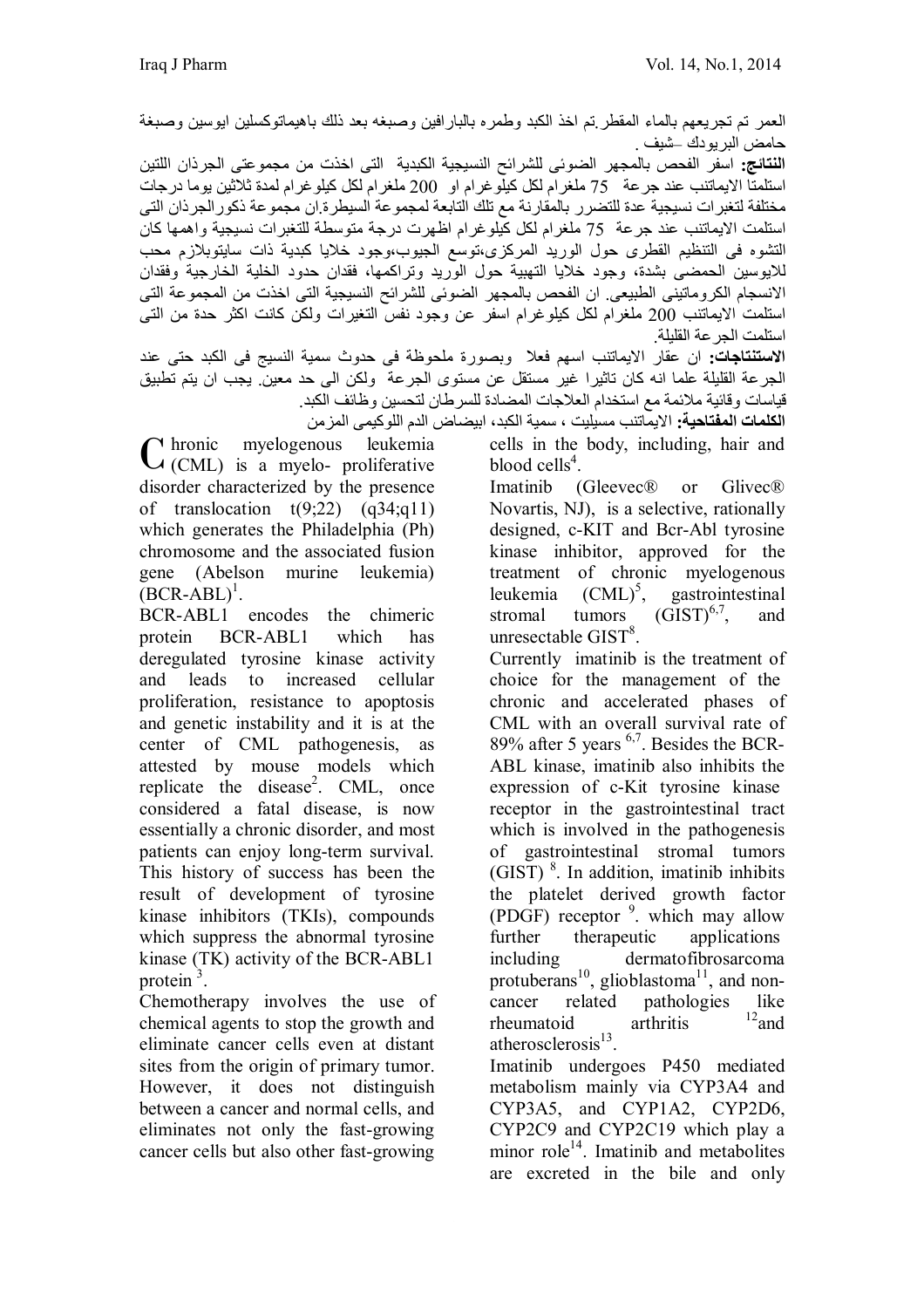around 5% is excreted unchanged in urine<sup>15,16</sup>. The main adverse effects include severe neutropenia and thrombocytopenia, oedema, fluid retention, nausea, mild diarrhoea, skin rashes, arthralgia, myalgia, bone pain, acute renal failure and hepatotoxicity<sup>17,18</sup>.

Hepatotoxicity has been observed in 5% of CML patients which show cytolytic hepatitis (including spotty and piecemeal necrosis), hepatic necrosis, and acute hepatitis. In spite of the fact that hepatotoxicity resolved after imatinib discontinuation and<br>steroids administration, in some administration, in some patients, the hepatic condition further deteriorated leading to fatal liver failure<sup>19</sup>. Histopathological findings revealed severe necrosis, cellular canalicular cholestasis, submassive acute hepatic necrosis and multiacinar hepatocellular necrosis $^{20,21}$ . . The majority of TKIs approved to date are reported to induce hepatic injury. Several studies reporting imatinibinduced hepatic lesions describe various types of changes in hepatocyte morphology. However, It is apparent that many important issues regarding the potential adverse effects of Imatinib on the liver need further clarification. This study aims to evaluate the histopathological changes that occur in liver of rats administered different regimens of imatinib mesylate (either low dose or high dose imatinib mesylate for one month duration) in comparison to the control ones.

# **Materials and Methods**

This experimental study was performed over a period of four months starting from the 10th march 2013 to the 10th July 2013 and was conducted on male Albino rats purchased from Animal Houses of both Mosul Medical College, and Veterinary College, university of Mosul, Mosul, Northern Iraq.

41

Throughout the investigations the rats were housed under controlled normal environmental laboratory conditions and animal facility and were kept in an air-conditioned room with 12-hours light and dark cycles, where the temperature (22  $\pm$  2◦C) and relative humidity(65–70%) were kept constant. They were local breaded and put individually in Animal House plastic cages<sup>22</sup>. Animals were let to acclimatize for a week before any experiment was performed<sup>23</sup>, and provided with free access of water ad libitum and pelleted stanrdized food<sup>24</sup>. The experiments were performed during the light portion<sup>25</sup>.

Experimental design and procedures

Mean bodyweight of all rats was 70-110 gm. The first experiment includes 40-45 days aged rats who administered daily dose of 75mg/Kg of imatinib mesylate (Glivec® Novartis) purchased from IBN-SENA Teaching Hospital or bought from some private pharmacies and were dissolved in distilled water and administered orally by gavage with 24 gage needle for 30 days (n=8) with age matched control who administered distilled water following the same protocol applied to imatinib group (n=4).

The second experiment includes 40- 45 days aged rats who administered daily dose of 200mg/Kg orally by gavage with 24 gage needle for 30 days (n=8)with age matched control who administered distilled water following the same protocol applied to imatinib group (n=4).

Imatinib doses selected were intended to be in the range of those used in clinical treatment regimens<sup>26</sup> (400-800 mg/d or 340-590 mg/m2 based on a weight of 70 kg) dose surface area adjusted to body-weight,  $f \times$  mg/kg = mg/m2, where *f* is a constant equal to 6.0 in rats<sup>27</sup>.Each animal was observed for overt signs of toxicity. The animals were firmly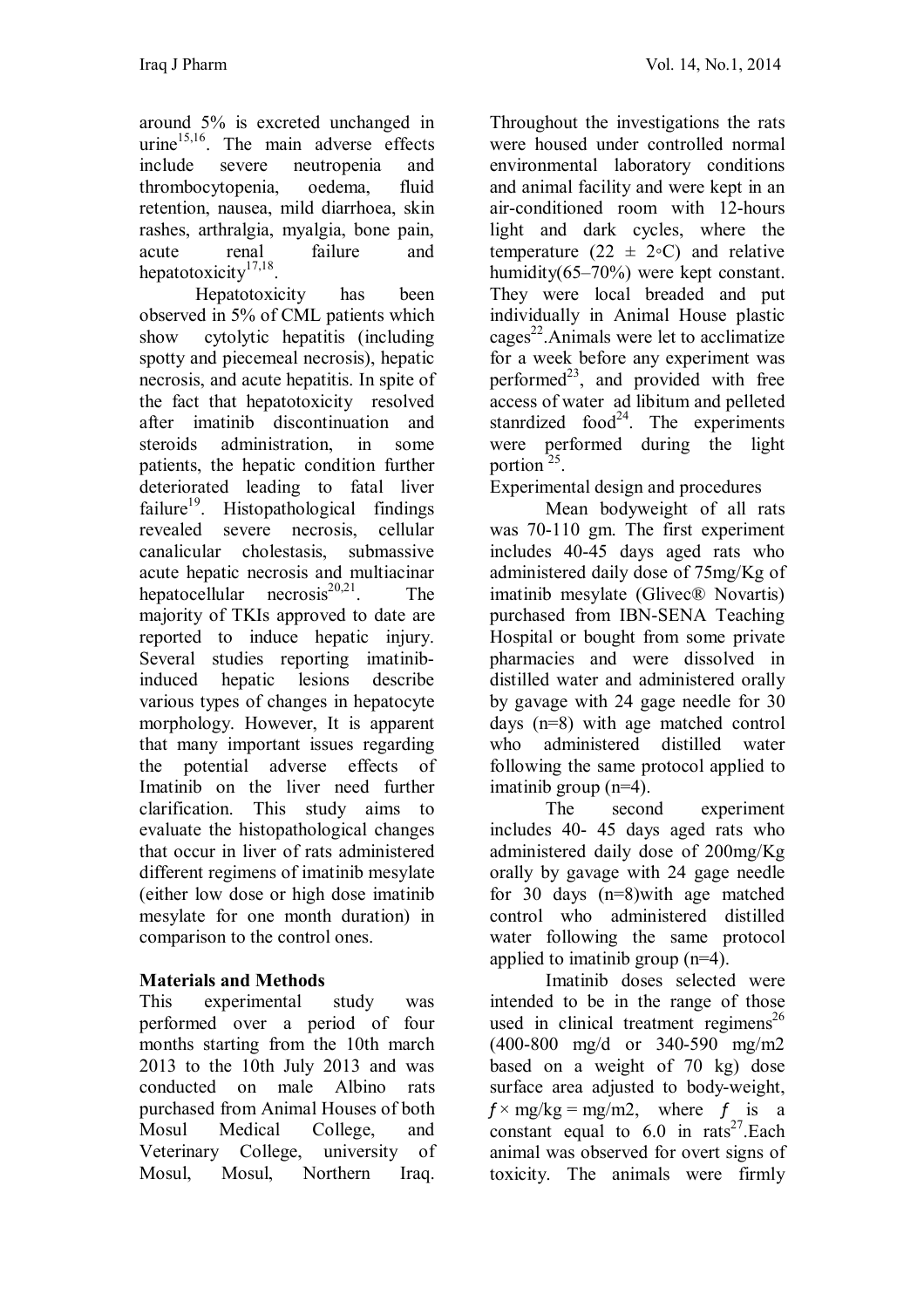restrained (the animal was grasped by the loose skin of the neck and back) to immobilize the head and maintained in an upright (vertical) position. The gavage needle was passed through the side of the mouth, followed the roof of the mouth, and advanced into the esophagus toward the stomach. After the needle was passed to the correct length, imatinib was injected $^{28}$ .

**Study termination procedures** Animals in each experiment were euthanized with ether<sup>22,29</sup> 24 h after the final dose was given at laboratory of postgraduate studies of Department of Anatomy, Mosul College of Medicine, University of Mosul.

**Tissue and organs collection:** Liver portions of rats from each experimental group were obtained using longitudinal thoracoabdominal incision and they were immersed in Nacl solution 0.9% for few seconds in order to get rid of superficial blood. The liver was excised and examined macroscopically.

**Preparation of histological sections**  Liver were fixed in 10% Neutral buffered formalin<sup>30</sup>, the tissues were embedded in paraffin (Merck, Germany) and stained with Harris hematoxylin-eosin (Scarlau, Spain) and periodic acid schiff stain (PAS). The evaluation was blinded to treatment and any data. The tissue of hepatic samples were grossed and transferred into cassettes and processed as follows: (1)– Two consecutive changes of solution of 10% Neutral buffered formalin 1 h and 1.5 h;  $(2)85%$  Ethyl alcohol (Thomas baker,(chemicals), limited, UK)– 1.5 h; (3) 95% alcohol – 1.5 h; (4) 100% Alcohol – three consecutive changes of 1.5 h each; (5) xylene (Thomas baker, (chemicals), limited, UK)– three consecutive changes of 1.5 h each; and (6) paraffin bath at  $55^{\circ}$ C – two changes of 1.5 h each. Upon completion, the tissues were placed in 1.5x2cm moulds lined

42

with molten paraffin wax at 65ºC. The mould was transferred to a cold plate at -5ºC, the tissue adjusted to the desired orientation and the cassette base placed on top of the mould, filled with molten wax and let to solidify for 1h, removed and then stored at -20ºC until sectioning. The frozen embedded wax blocks were sectioned at 3-5 micron thickness using Reichert-Jung microtom (Austria), placed on frosted glass slides and dried overnight at 37°C. Prior to modified Harris Haematoxylin and Eosin staining and periodic acid schiff stain (PAS) for general liver structure and periodic acid schiff (PAS) to demonstrate the glycogen deposition in hepatocytes respectively, the samples were washed in xylene twice (3 min each), hydrated in five sequential changes of alcohol 100%, 100%, 95%, 80% and 70% for 3 min each, rinsed with water for 3 min and stained. Finally, the stained slides were dehydrated in three sequential 1 min changes of alcohol 70%,80% and 95% and two changes of alcohol 100% for three minutes each. The sections were then dried and mounted onto the clean glass slides and labeled  $31,32$ .

### **Histopathological analysis**

Histopathology changes were observed for changes in toxicokinetic assessment including sinusoidal congestion, loss of cellular outline and lobular architecture, nuclear changes, and fatty changes<sup>31</sup>. On the other hand, disruption in radial arrangement around central vein, sinusoidal dilatation, hepatocytes with eosinophilic cytoplasm, hydropic degeneration (cytoplasmic vacuolization and swelling of hepatocyte), and loss of the glycogen deposition in hepatocytes. These changes were grouped based on two main criteria: vascular changes including vessel congestion, sinusoidal dilatation, extravasation of red blood cells and hematoma formation; and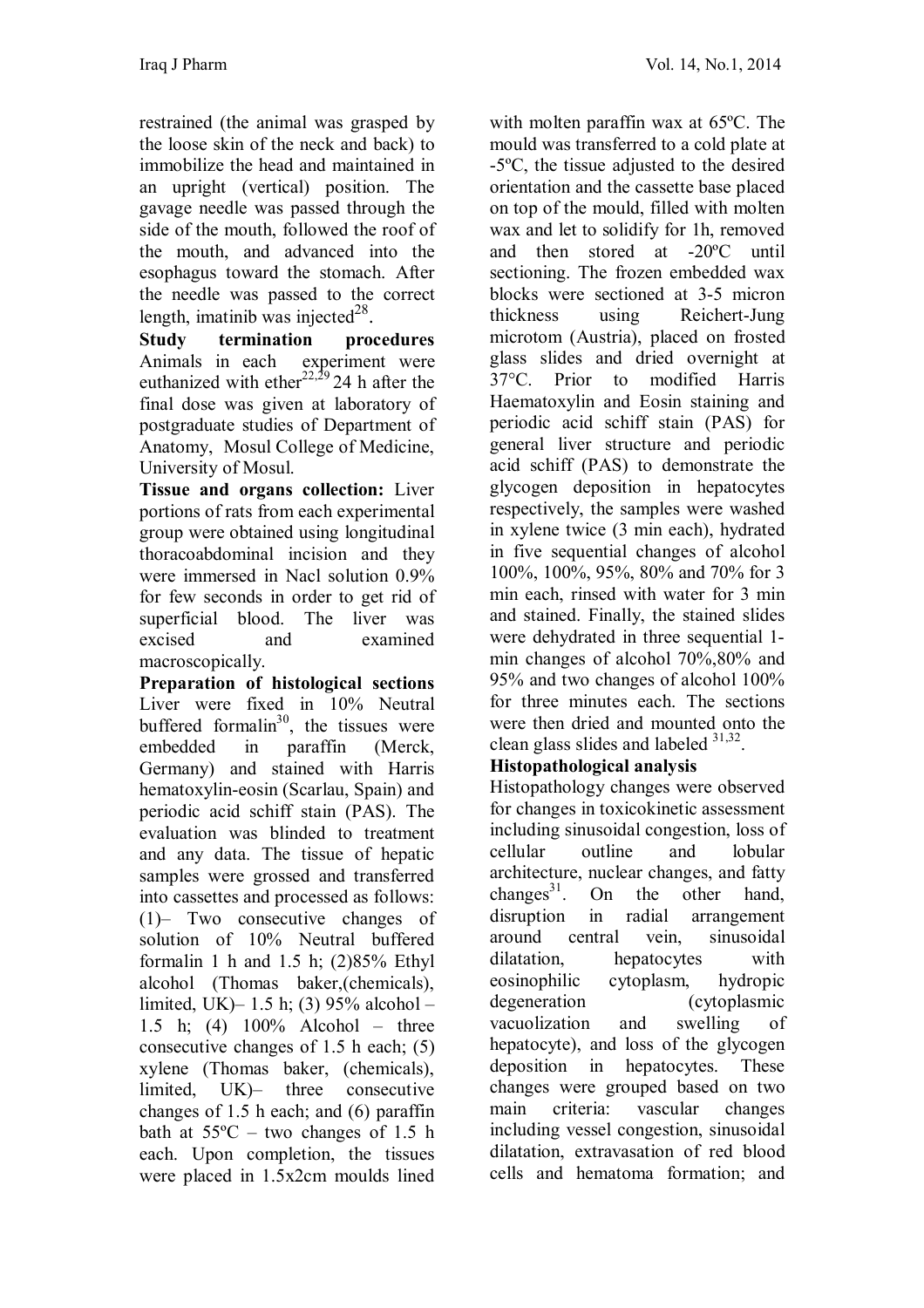necrotic changes including necrosis, fibrosis, nuclear changes, abscesses and cell regeneration<sup>33</sup>.

The morphological changes were assessed semi-quantitatively to assess the extent of the histopathological changes, blind by an independent assessor and graded as follows: No change - 0 (no distinguishable change, 0%); mild change - 1 (initiation of changes, up to 30%); moderate change - 2 (patent changes, 31-60%); severe change - 3 (wide spread changes, 61-100%) for each criterion. Maximum score is noted as  $9^{34}$ .

## **Photography**

All sections were visualized in Bright field Olympus microscope(Japan). Photomicrographs of representative changes were taken using digital camera (Optika, Italy, HD 1080, resolution 8.0 Mega pixels) attached using planapochromatic objectives. The magnifications of photomicrograph will be indicated with the legends for the photograph.

### **Results**

The histopathology assessment in liver was performed blindly for all groups. At necropsy, no obvious tissue abnormalities were noted in the liver of any animal. This study revealed that the light microscopic examination of the liver sections obtained from of the control group showed a normal appearance of the liver cells which appeared as normal large polygonal cells with prominent round nuclei and eosinophilic cytoplasm, and few spaced hepatic sinusoids arranged inbetween the hepatic cords with fine arrangement of Kupffer cells (Figure 1,2).

The histological examination of the liver tissues of groups receiving imatinib at doses of 75 or 200mg/kg daily for 30 days showed different

43

degrees of various histological changes of damage when compared with the baseline-control group. Male rats administered with 75 mg/kg of imatinib resulted moderate degree of several histological changes (Table 1). The most striking feature is disruption in radial arrangement around central vein, sinusoidal dilatation, and hepatocytes with eosinophilic cytoplasm (Figure 3).

Perivenular inflammatory cells, accumulation of inflammatory cells were shown in Figures 4,5,6.

Loss of cellular outline, and loss of euchromatin of the hepatocytes were noticed in sections obtained from the liver tissues of group receiving imatinib at doses of 75 mg/kg (Figures 5,6,7).

Light microscopic examination of sections obtained from liver tissues of groups receiving imatinib at dose of 200mg/kg revealed similar changes; however, these changes were more pronounced in comparison to those in low dose group (Figures 8,9,10,11,12,13).

Moreover, high dose group showed various features of nuclear alterations of hepatocytes including anisocytosis (Figure 9), presence of dense apoptotic nuclei (Figure 12).In addition, swelling of hepatocytes were also noticed (Figure 9,13).

Feathery degeneration was shown obviously especially in sections obtained from liver tissues of groups receiving imatinib at dose of 200mg/kg (Figure 11).

Microscopic damage score for each group was determined and results were given in Table 1.

 Figures 14,15 shows the decreased amount of glycogen in the sections obtained from the liver tissues of groups receiving imatinib at doses of 75 or 200mg/kg respectively.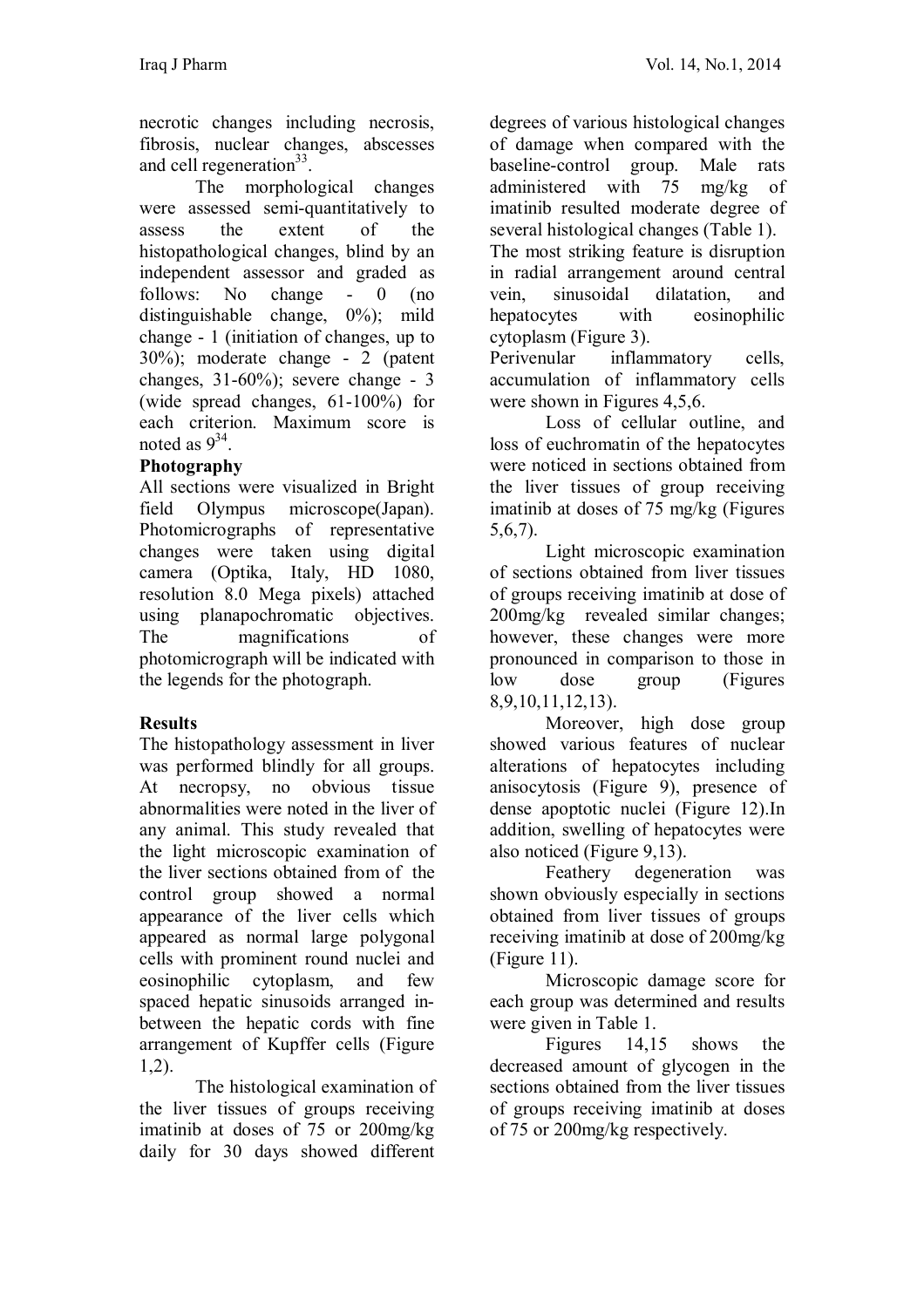| Parameter          | Control Group | Low dose Group | High dose Group |
|--------------------|---------------|----------------|-----------------|
| Microscopic damage | J.O           |                |                 |

Table 1. Comparison of the effect of imatinib on microscopic structure in liver in all groups



Figure 1. A photomicrograph of a section obtained from the liver of rat of control group with normal histological appearance (H&E  $\times$ 400).

Figure 2. A photomicrograph of section obtained from the liver of rat of control group showed The PAS-positive reaction shows a magenta staining where glycogen is present within hepatocytes (PAS ×250).

Figure 3. A photomicrograph of section obtained from the liver of rat treated with low dose of imatinib showed disruption of radial arrangement of hepatic cords, dilation of sinusoid , presence of esinophilic stained hepatocytes (H&E  $\times$ 250).

Figure 4. A photomicrograph of section obtained from the liver of rat treated with low dose of imatinib showed disruption of radial arrangement of hepatic cords , presence of few perivenular inflammatory cells (H&E  $\times$ 250).

Figure 5. A photomicrograph of section obtained from the liver of rat treated with low dose of imatinib showed disruption of radial arrangement of hepatic cords , dilated sinusoids, accumulation of inflammatory cells and esinophilic hepatocytes with loss of euchromatin and cellular outline(H&E ×400).

Figure 6. A photomicrograph of section obtained from the liver of rat treated with low dose of imatinib showed disruption of radial arrangement of hepatic cords , dilated sinusoids, accumulation of inflammatory cells in perivenular area and esinophilic hepatocytes with loss of euchromatin (H&E ×250).

44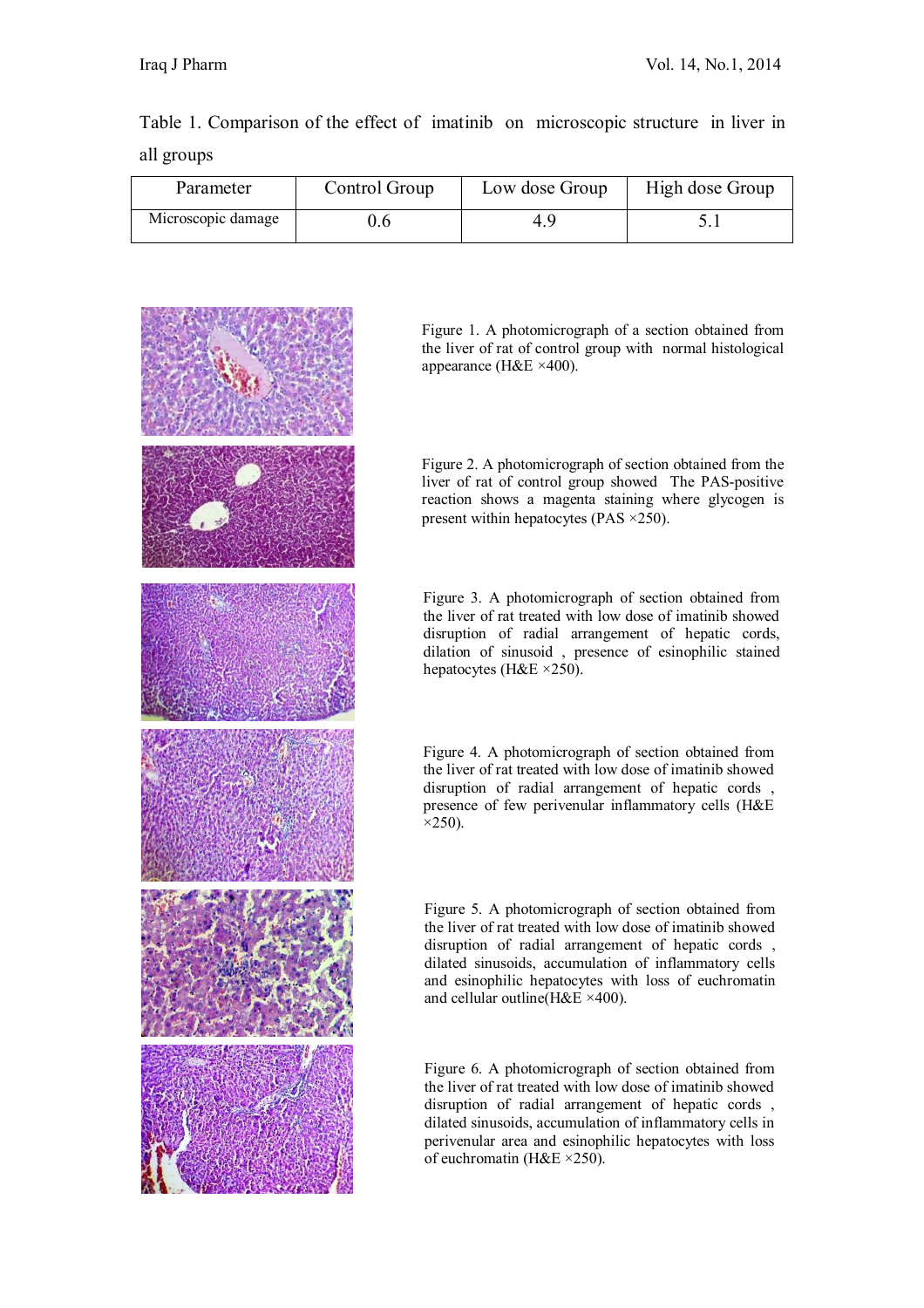

Figure 7. A photomicrograph of section obtained from the liver of rat treated with low dose of imatinib showed disruption of radial arrangement of hepatic cords , obliterated sinusoids, and esinophilic hepatocytes with loss of cellular outline (H&E ×400).

Figure 8. A photomicrograph of section obtained from the liver of rat treated with high dose of imatinib showed congested portal vein and sinusoids, presence of accumulated inflammatory cells with esinophilic stained hepatocytes (H&E ×400).

Figure 9. A photomicrograph of section obtained from the liver of rat treated with high dose of imatinib showed swelling of hepatocytes with degeneration and loss of euchromatin, area of dissolution of hepatic cords was noticed (H&E  $\times$ 600).

Figure 10. A photomicrograph of section obtained from the liver of rat treated with high dose of imatinib showed congested portal vein, dilation of sinusoid , presence of esinophilic stained hepatocytes (H&E ×250).

Figure 11. A photomicrograph of section obtained from the liver of rat treated with high dose of imatinib showed disruption of radial arrangement of hepatic cords , esinophilic hepatocytes with loss of euchromatin and cellular outline, and feathery degeneration (H&E ×250).

Figure 12. A photomicrograph of section obtained from the liver of rat treated with high dose of imatinib showed esinophilic hepatocytes with loss of euchromatin and cellular outline, hepatocytes with apoptotic nuclei are also seen(H&E  $\times$ 400).

Figure 13. A photomicrograph of section obtained from the liver of rat treated with high dose of imatinib showed esinophilic hepatocytes with loss of euchromatin and cellular outline, swelling of hepatocytes with anisocytosis are also noticed(H&E ×400).

45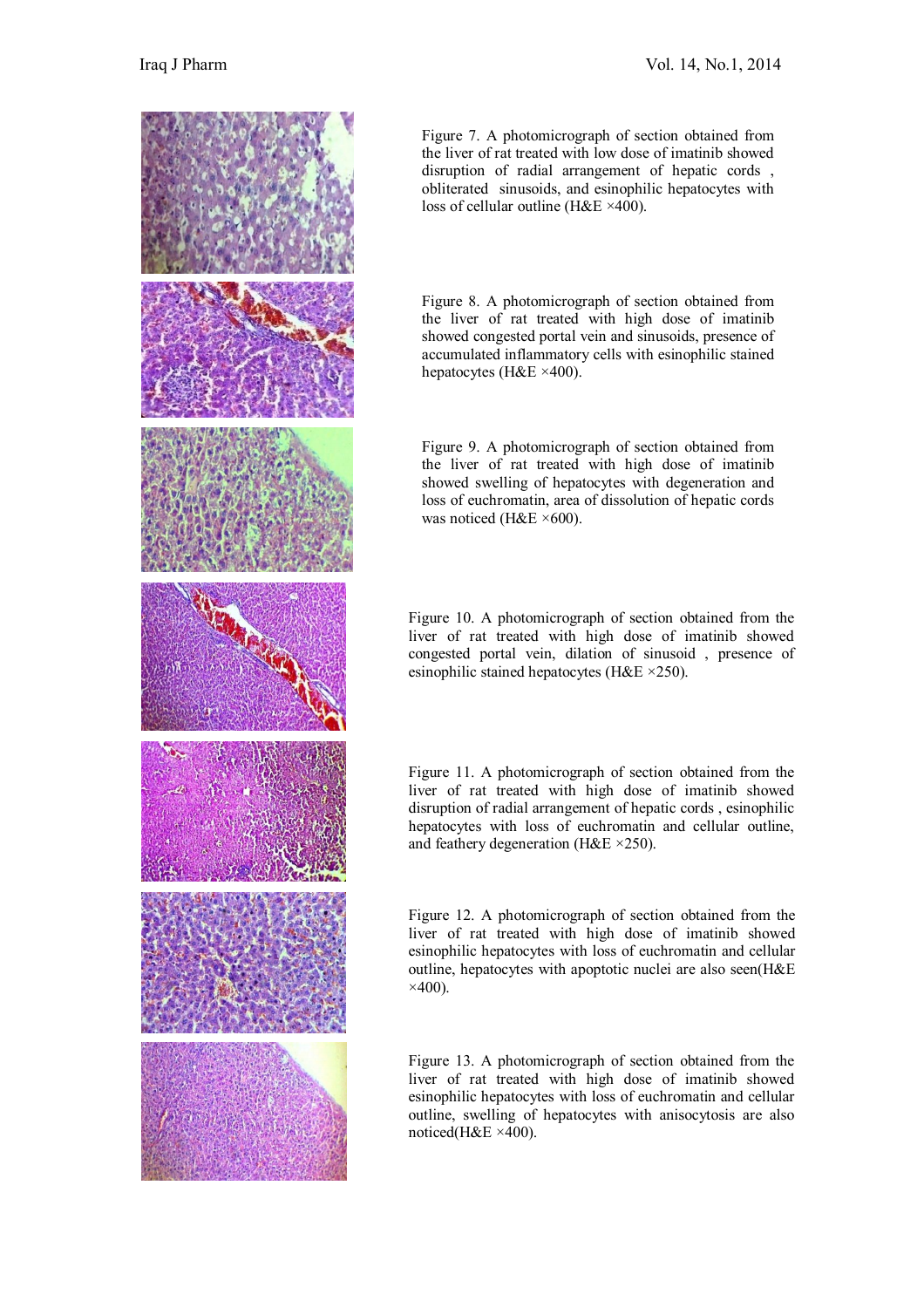

Figure 14. A photomicrograph of section obtained from the liver of rat treated with low dose of imatinib showed decreasing in the glycogen amount(PAS×400).

Figure 15. A photomicrograph of section obtained from the liver of rat treated with high dose of imatinib showed decreasing in the glycogen amount(PAS×250).

#### **Discussion**

Drugs targeting tumor-specific pathways are believed to be more effective than conventional chemotherapeutic drugs, which tend to affect rapidly dividing cells in both normal and cancerous tissues. Targeted small molecule drugs have revolutionized treatment of CML over the last decade<sup>35</sup>. The introduction of small-molecule TKIs in clinical oncology has transformed the treatment of certain forms of cancers. However, their use has been found to be associated with serious toxic effects on a number of vital organs including the liver  $35,36$ .

 This study revealed many histopathological abnormalities in the liver. These findings are in accordance with that of Cohen et  $al^{36}$ , who reported presence of hepatotoxicity after 2 weeks of imatinib administration in dogs. The histological assessment revealed mild focal hepatocellular necrosis, single cell bile duct necrosis and bile duct hyperplasia (associated with peribiliary fibrosis)<sup>36</sup>. However, Seggara et al<sup>31</sup> revealed the histological findings in mice with lesser degree of toxicity which may be anticipated since they used a single oral dose of imatinib (100 mg/kg); while the greater toxicity

46

observed in the reported cases may be contributed by imatinib accumulation due to the multiple dosage administration $31,36$ . On the other hand ,in humans, signs of liver dysfunction were found in CML patients with grade 3.

In addition, fatal liver failure occurred in several cases<sup>21,37</sup>. The pathogenic mechanisms of imatinib-induced hepatotoxicity are unknown $31$ . Research on the pathogenic mechanisms of imatinib-induced hepatotoxicity suggests that toxicity may be related to the P450 mediated metabolic pathway or idiosyncratic reactions in susceptible individuals 38.A study which was done by Sherif et  $al^{29}$  showed comparable results were obtained with the rat's liver following treatment with imatinib ,he suggested that the histopathological investigation showed hydropic changes and attributed that to the increase in NO production (reflected in the total NOx content level). Augmentation of cardiotoxicity following treatment with imatinib with arsenic might be attributed to imatinib- induced PDGF receptor and c-Ab1 blockade<sup>29</sup>.

On the other hand, chemotherapeutic agents such as cisplatin, doxorubicin, and 5-FU cause direct hepatic toxicity including inflammatory cells forming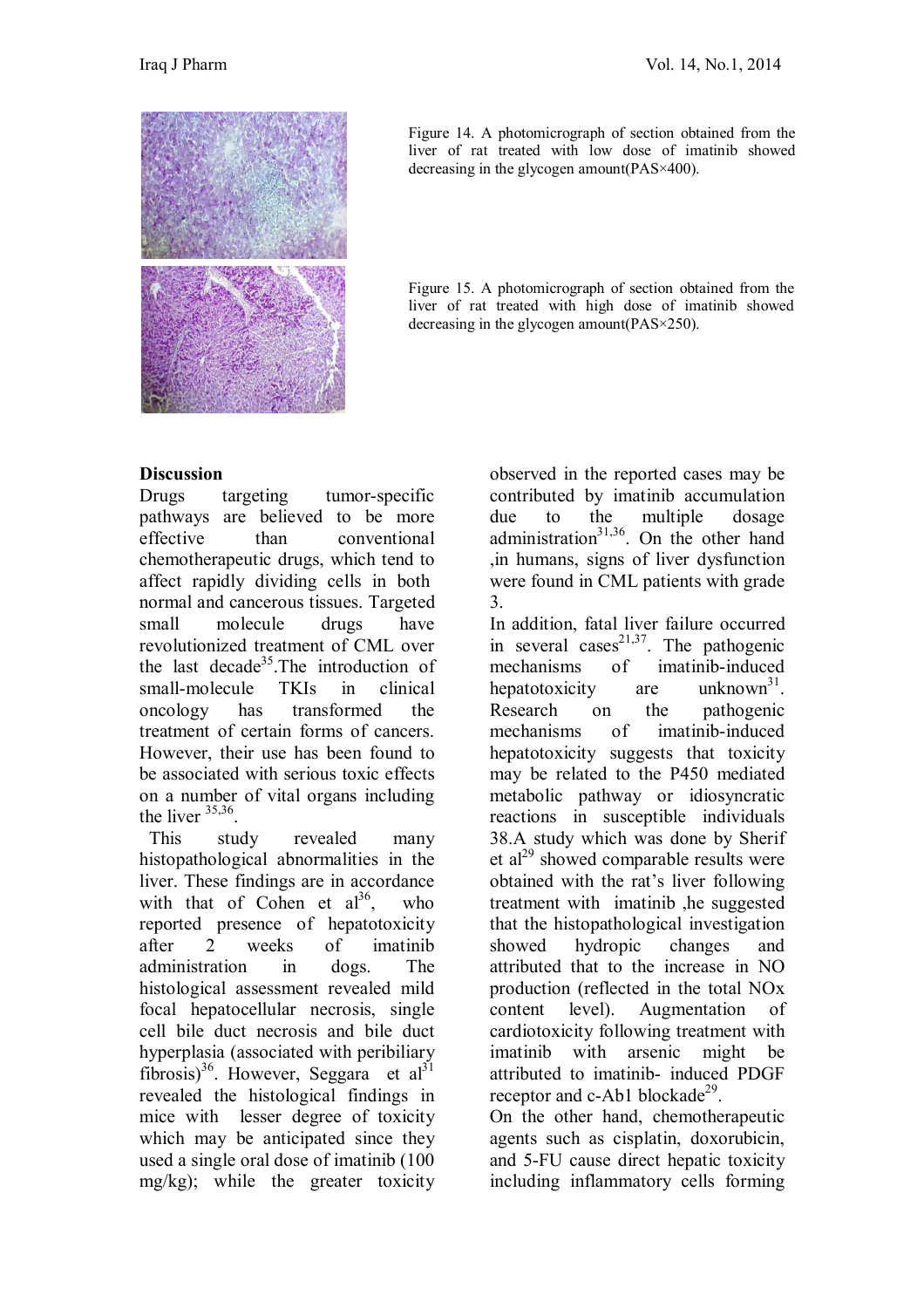granulomatous lesions and periportal  $fibrosis$  and apoptosis<sup>4</sup>.

It has been suggested that Doxorubicin has been shown to induce accumulation of inflammatory cells $39$ , associated with increased activities of tissue aminotransferases, lactate dehydrogenase and alkaline phosphatase, indicating hepatic damage via induction of apoptosis and generation of reactive oxygen  $radicals<sup>40,41</sup>$ .

A recent article suggested that activation of endoplasmic reticulum stress after imatinib is a cause of imatinib-induced cardiomyopathy $42,43$ .

Any pathological state that leads to increased production and/or ineffective scavenging of reactive oxygen species may play a crucial role in determining tissue injury<sup>44,45</sup>. The administration of cyclophosphamide damages the  $liver^{46,47}$ . Tissue damage due to cyclophosphamide might be alleviated due to the antioxidant property and membrane stabilizing property of melatonin<sup>48,49,50</sup>. It is known that eosinophilic-stained cells show the starting irreversible damage in the tissue $^{32}$ . On the other hand, there were degenerative changes as swelling of hepatocytes (reversible damage) in the rat treated with methotraxate ,and that is attributed to oxidative stress<sup>32,51</sup>. This study showed many histopathological abnormalities in the liver including inflammatory infiltration, hyperplasia, periportal fibrosis, marked disruption of hepatic cords and dilated blood sinusoids. Many hepatocytes showed karyomegaly and pyknotic nuclei indicating apoptosis. Cell death can result from naturally occurring apoptosis(physiological apoptosis) or from irreparable cell injury (pathological apoptosis) as described by Farber in  $1994^{52}$ . Apoptosis is a common feature of hepatotoxicity induced by many chemicals; it may

precede necrosis, as in the hepatotoxicity induced by thioacetamide<sup>4</sup> , or it may occur concurrently with necrosis as in hepatotoxicity associated with acetaminophen<sup>31</sup>. This study showed that the hepatotoxic effect of imatinib was more pronounced in high dose group in comparison with that in low dose, these finding is in accordance with that of Kerkela et al in  $2006^{31}$ and Sook Han et al in 2009 who reported that the response to imatinib may be dose and tissue dependent <sup>42</sup>.

**In conclusion** Appropriate protective measures must be applied with anticancer treatment for improving liver function. This study provide an in -vivo evidence, at light microscopic, of direct chemotherapeutic hepatotoxicity caused by imatinib. Furthermore, this study identified pathological features at structural level, which could be used as the basis for determining the appropriate dose of these drugs to reduce their hepatotoxic effects. Postmarketing experience with drugs such as imatinib, lapatinib and sorafenib suggests that the hepatotoxic safety of all the TKIs requires diligent surveillance.

# **References**

47

**1.** Santos FPS, Kantarjian H, Alfonso Quintás-Cardama A, et al. Evolution of Therapies for Chronic Myelogenous Leukemia Cancer J. 2011;17(6): 465– 476.

**2.** Gishizky ML, Johnson-White J, Witte ON. Efficient transplantation of BCR-ABL-induced chronicmyelogenous leukemia-like syndrome in mice. Proc Natl Acad Sci U S A. 1993;90(8):3755–3759.

**3.** Druker BJ, Guilhot F, O'Brien SG, et al. Five-year follow-up of patients receiving imatinib for chronic myeloid leukemia. N Engl J Med 2006; 355(23):2408–2417.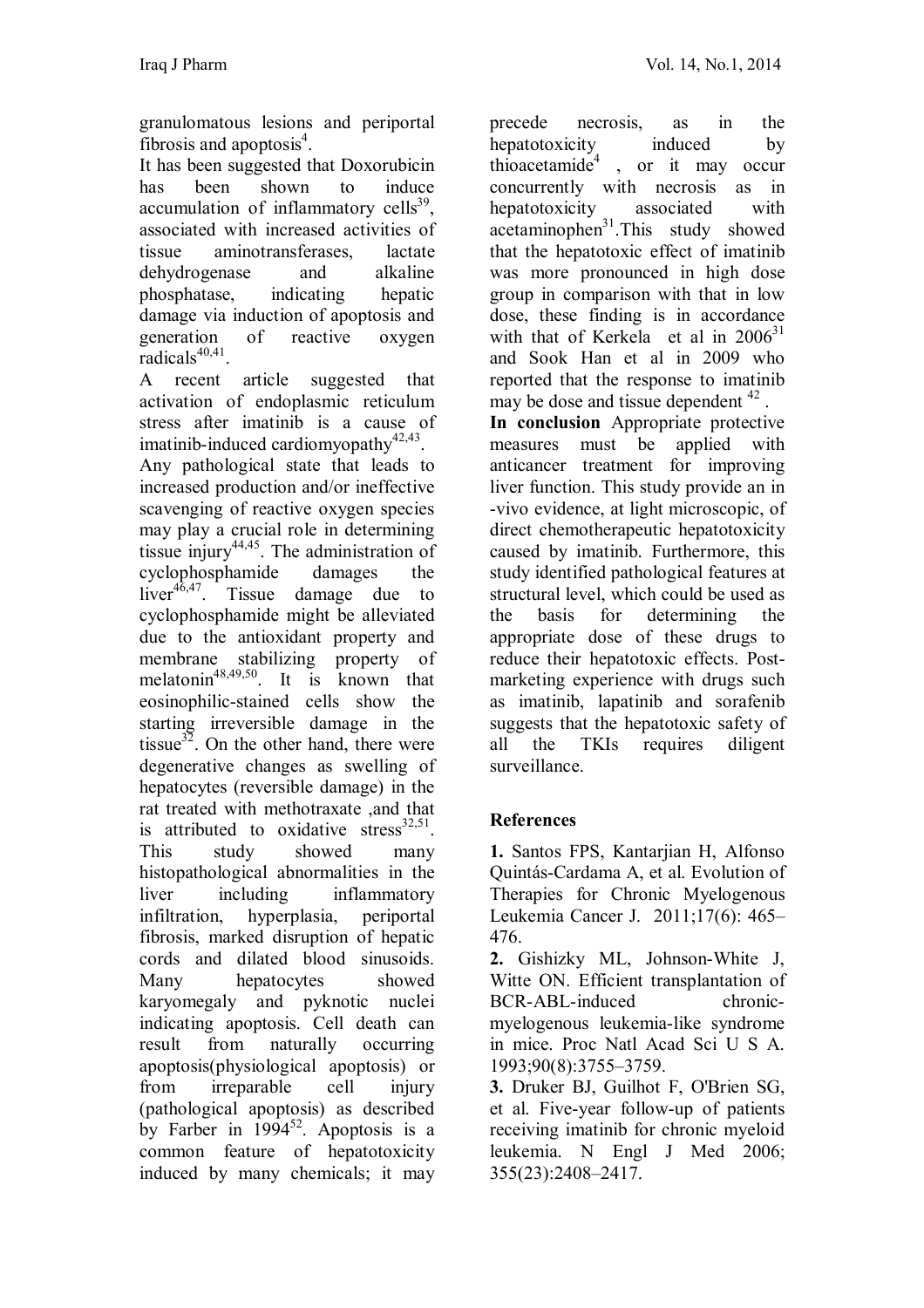**4.** El-Sayyad H., Ismail M.F., Shalaby F.M et al. Histopathological effects of cisplatin, doxorubicin and 5-flurouracil (5-FU) on the liver of male albino rats. Intern J Biol Sci 2009;5(5):466-473.

**5.** Deininger M, Buchdunger E, Druker BJ. The development of imatinibas a therapeutic agent for chronic myeloid leukaemia. Blood 2005;105:2640– 2653.

**6.** Dagher R, Cohen M,Williams G. et al. Approval summary: imatinib mesylate in the treatment of metastatic and / or unresectable malignant gastrointestinal stromal tumours. Clin Can Res 2002;8:3034–3038.

**7.**Kingham TP, Dematteo RP. Multidisciplinary treatment of gastrointestinal stromal tumors. Surg Clin North Am 2009;89:217–233.

**8.**Demetri GD, Wang Y, Wehrle E, Racine A, Nikolova Z, Blanke CD, et al. Imatinib plasma levels are correlated with clinical benefit in patients with unresectable/metastatic gastrointestinal stromal tumors. J clin Oncol 2009;27:3141–3147.

**9.** Buchdunger E, Cioffi CL, Law N. et al. Abl protein tyrosine kinase inhibitor ST1571 inhibits in vitro signal transduction mediated by c-kit and platelet derived growth factor receptors. J Pharmacol ExpTher 2000; 295:139-145.

**10.** Handolias D, McArthur GA. Imatinib as effective therapy for dermatofibrosarcoma protuberans: proof of concept of the autocrine hypothesis for cancer. Future Oncol. 2008;4:211-217.

**11.** Haberler C, Gelpi E, Marosi C, et al. Immunohistochemic alanalysis of platelet-derived growth factor receptoralpha, -beta, c-kit, c-abl, and arg proteins in glioblastoma: possible implications for patient selection for imatinib mesylate therapy. J Neuro oncol 2006; 76: 105-109.

**12.** Leder C, Ortler S, Seggewiss R, Einsele H, Wiendl H. Modulation of T-

48

effect or function by imatinib at the level of cytokine secretion. Exp Hematol 2007;35:1266-1271.

**13.** Lassila M, Allen TJ, Cao Z, et al. Imatinib attenuates diabetes-associated atherosclerosis. Arterioscler Thromb Vasc Biol 2004; 24:935-942.

**14.** Gschwind HP, Pfaar U, Waldmeier F, et al. Metabolism and disposition of imatinib in healthyvolunteers. Drug Metab Dispos 2005; 33:1503-1512.

**15.** Ramalingam S, Lagattuta TF, Egorin MJ, *et al*.Biliary excretion of imatinib mesylate and itsmetabolite CGP 74588 in humans. Pharmacotherapy 2004;24:1232-1235.

**16.** Peng B, Lloyd P, Schran H.Clinical pharmacokinetics of imatinib. Clin Pharmacokinet 2005;44:879-894.

**17.** Pou M, Saval N, Vera M, Saurina A, Solé M,Cervantes F, Botey A. Acute renal failure secondaryto imatinib mesylate treatment in chronic myeloid leukemia. Leuk Lymphoma. 2003;44:1239-1241.

**18.** Foringer JR, Verami RR, Tjia VM, et al. Acute renal failure to imatinib mesylate treatment in prostate cancer. Ann Pharmacother 2005;39:2136- 2138.

**19.** Cross TJ, Bagot C, Portmann B, et al. Imatinib mesylate as a cause of acute liver failure. Am J Hematol 2006;81:189-192.

**20.** Lin NU, Sarantopoulos S, Stone JR, et al. Fatal hepatic necrosis following imatinib mesylate therapy. Blood 2003;102:3455-2456.

**21.** Thia TJK, Tan HH, Chuah THC, etal. Imatinib mesylate-related fatal acute hepatic failure in a patient with chronic myeloid leukaemia and chronic hepatitis B infection. Singapore Med J 2008;49: e86-e89.

**22.** Favareto APA, Fernandez CDB, Fossato da Silva DA, et al. Persistent Impairment of Testicular Histology and Sperm Motility in Adult Rats Treated with Cisplatin at Peri-Puberty.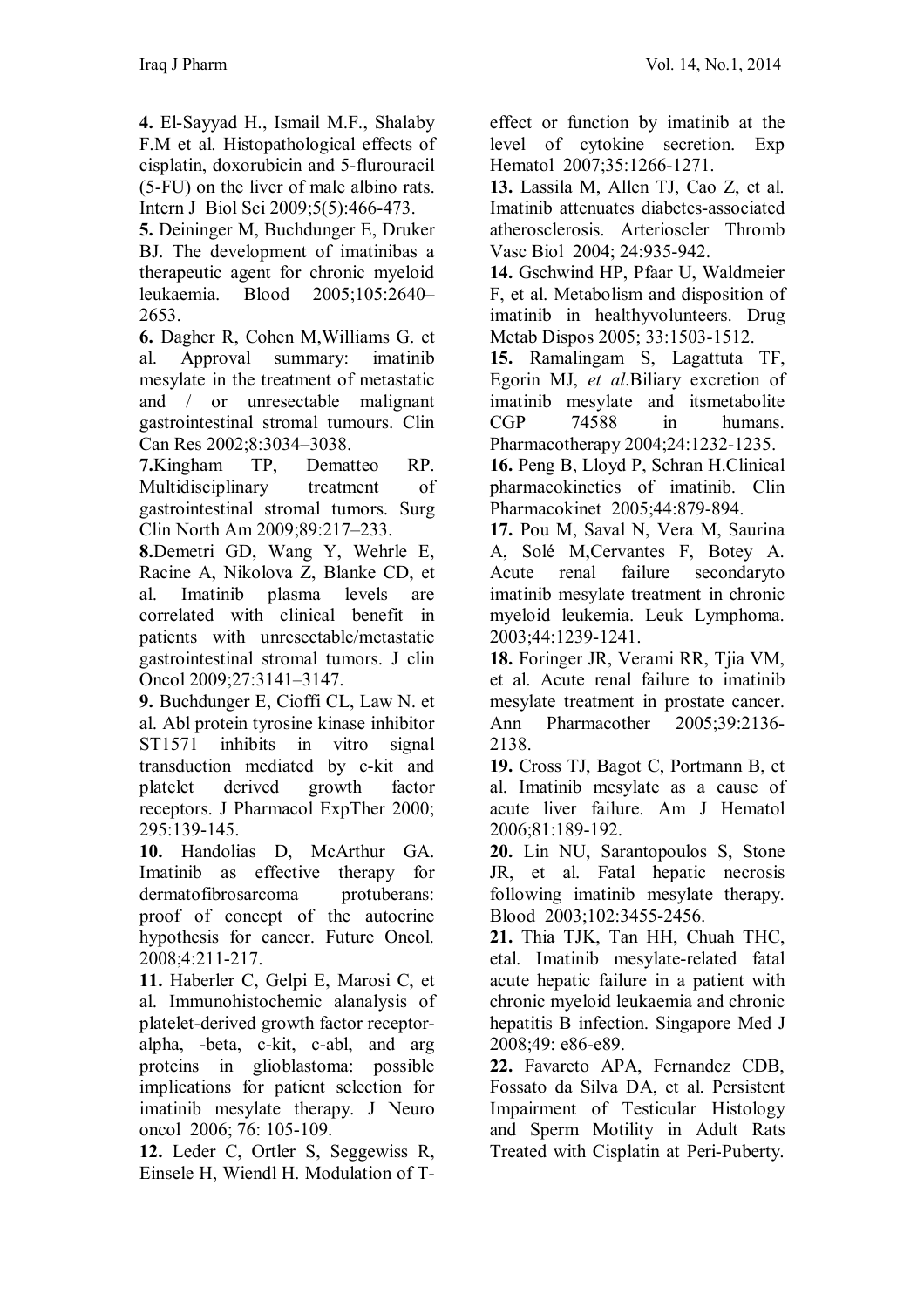Basic Clin Pharmacol Toxicol 2011;109:85–96

**23.** Ilbey YO, Ozbek E, Cekmen M, et al. Protective effect of curcumin in cisplatin-induced oxidative injury in rattestis: mitogen-activated protein kinase and nuclear factor-kappa B signaling pathways. Human Reprod 2009.24(7): 1717–1725.

**24.** D'Souza UJA. Toxic effects of 5 fluorouracil on sperm count in wistar rats. Malaysian J Med Sci 2003;10(1):43-45.

**25.** Mohan M, Bhandare S. Protective effect of solanum torvum against testicular toxicity in male wistar rats. Inter J Pharm and Pharmaceut Sci 2012;4(3):188-192.

**26.** Kerkela R., Grazette L, Yacobi R, et al. Cardiotoxicity of the cancer therapeutic agent imatinib mesylate. Nature Med 2006;12 (8):908-916.

**27.** Bachmann K*,* Pardoe D*,* White D*.*  Scaling basic toxicokinetic parameters from rat to man*.* Environ Health Perspect 1996;104*:*400–40*7.*

**28.** Yaghmaei P, Parivar K, Gharibi A, et al. The biological effects of imatinib on male fertility of wistar rats. Inter J Fertil Steril 2009;3(3):135-142.

**29.** Saad SY, Alkharfy KH, Arafah MM. Cardiotoxic effects of arsenic trioxide/imatinib mesilate combination in rats. JPP 2006,58:1–7

**30.** Afify M, Mohamed Diaa El-dien Abd Elmaksoud1, Tamer Mosa, Marwa Elshaer. Differential effects of amitriptyline treatment on testicular and liver functions in adult male rats. New York Sci J 2010;3(3)

**31.** Segara I, Judson JP, Pasupati Th., Nassar I. Histopathological study of the hepatic and renal toxicity associated with the co-administration of Imatinib and Acetaminophen in a preclinical mouse model. Malaysian J Pathol 2010;32(1):1-11.

**32.** Kose E, Sapmaz HI, Sarihan E, etal. Beneficial Effects of Montelukast Against Methotrexate-Induced Liver

49

Toxicity: A Biochemical and Histological Study. The Scientific World Journal. Volume 2012, Article ID 987508, 6 pages. doi: 10.1100/2012/987508.

**33.** Lim A.YL, Segarra I., Chakravarthi S, Akram S, John P Judson J.P. Histopathology and biochemistry analysis of the interaction between sunitinib and paracetamol in mice. BMC Pharmacol 2010;10:14 .

**34.** Vardi N, Parlakpinar H, Cetin A, et al. Protective Effect of b-Carotene on Methotrexate-Induced Oxidative Liver Damage. Toxicol Pathol 2010;38:592.

**35.** Shah R.R., Morganroth J, Shah D.R. Hepatotoxicity of Tyrosine Kinase Inhibitors: Clinical and Regulatory Perspectives. Drug Safety 2013,36( 7 ):491-503.

**36.** Cohen MH, Williams G, Johnson JR, et al. Approval summary for imatinib mesylate capsules in the treatment of chronic myelogenous leukemia. Clin Can Res 2002;8:935- 942.

**37.** Kikuchi S, Muroi K, Takahashi S, et al. Severe hepatitis and complete molecular response caused by imatinib mesylate: possible association of its serum concentration with clinical outcomes. Leuk Lymphoma 2004;45: 2349-2351.

**38.** Druker BJ, Guilhot F, O'Brien SG, et al. Five year follow-up of patients receiving imatinib for chronic myeloid leukemia. N Engl J Med 2007;356: 2408-2417.

**39.** Saad SY, Najja TA, Al-Rikabi AC. The preventive role of deferoxamine against acute doxorubicin-induced cardiac, renal and hepatic toxicity in rats. Pharmacol Res 2001;43:211-218.

**40.** Deepa PR, Varalakshmi P. Protective effect of low molecular weight heparin on oxidative injury and cellular abnormalities in adriamycininduced cardiac and hepatic toxicity. Chem Biol Interact 2003; 146:201-210.